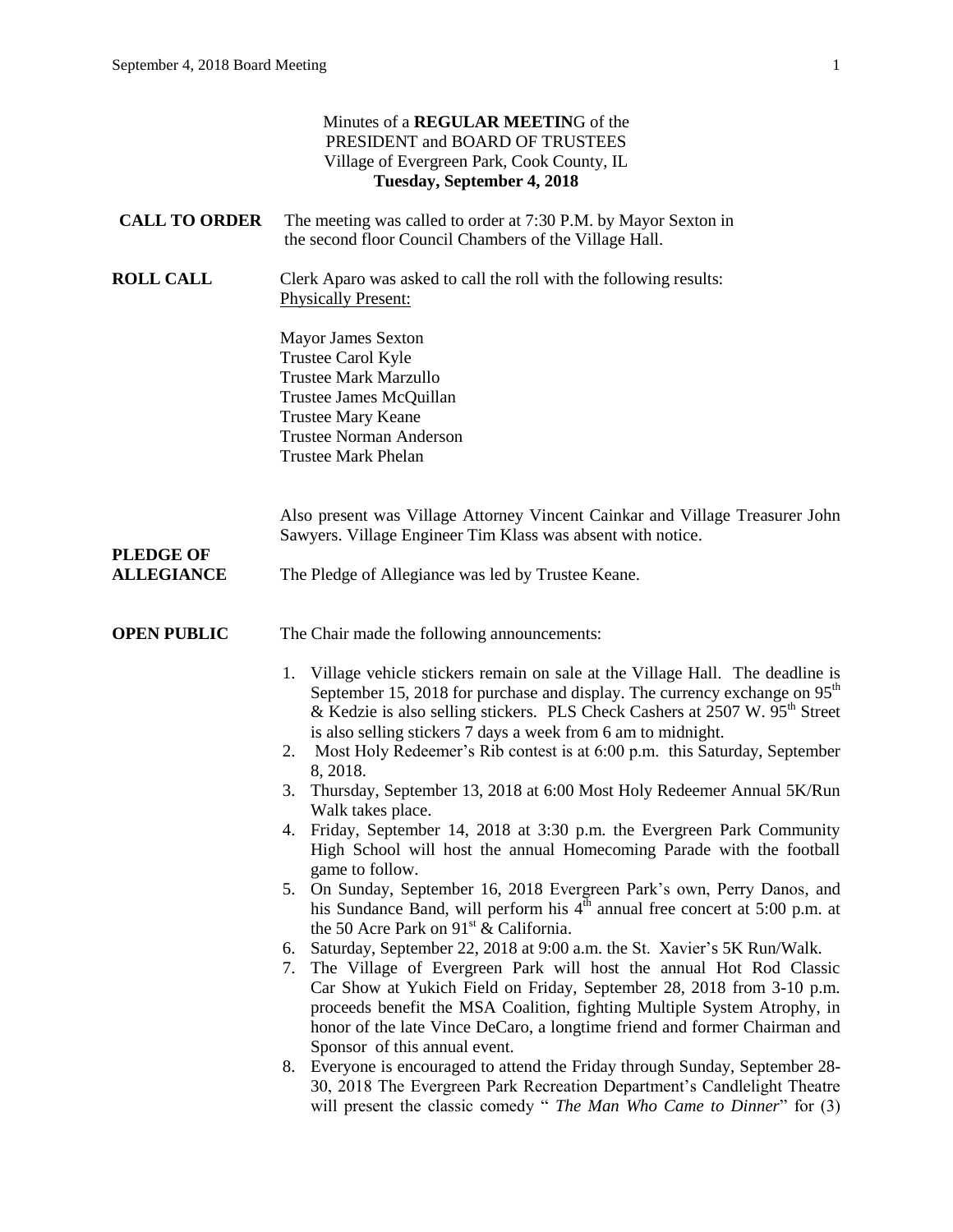three performances at the Senior Center. Tickets are available at the community Center beginning Monday, August 27, 2018.

- 9. The Village Harvest report is at 2,050 pounds of fresh veggies and produce sent to the Village Pantry. Special thanks to Denny Pietranduono, Gavin Yeaman and Jim Nowicki for their efforts.
- 10. Read a portion of a thank you letter from a Chicago resident from  $94<sup>th</sup>$  & Damen praising the Village for the urban FAM and the opportunity to experience an alternative to electronic stimuli.

#### **OPEN PUBLIC AUDIENCE** NONE.

## **REGULAR**

**AGENDA** Motion by Trustee Phelan second by Trustee Kyle to waive the reading of the minutes of the August 20, 2018 Regular Meeting by the President and Board of Trustees and approved as presented was passed by unanimous voice vote and so ordered by the Chair.

### **RESOLUTION**

**NO. 21-2018** Motion by Trustee Marzullo second by Trustee McQuillan, to approve **Resolution NO. 21-2018** with expenditures of the General Corporate Fund of \$ 247,548.67 and the Water Management Fund in the amount of \$ 32,724.77 and the 95<sup>th</sup> Street TIF Fund, \$ 18,417.00 and the Capital Improvement Fund, \$674,176.70 and the Street Bond Fund \$ 1,350.00 for a total of \$ 974,217.14. Upon roll call, voting YES: Trustees Kyle, Marzullo, McQuillan, Keane, Anderson and Phelan; voting NO: NONE. The motion was passed and so ordered by the Chair.

### **WATER COLLECTORS**

**REPORT** Motion by Trustee Phelan second by Trustee Marzullo to approve the Water Collector's report in the amount of \$ 700,193.57 for August 2018 for information and file. The motion was passed by unanimous voice vote and so ordered by the Chair.

### **VILLAGE COLLECTORS**

**REPORT** Motion by Trustee McQuillan second by Trustee Keane to approve the Village Collector's report for August 2018 for information and file in the amount of \$ 4,318,865.88. The motion was passed by unanimous voice vote and so ordered by the Chair.

## **BUSINESS**

**CERTIFICATES** Motion by Trustee Kyle second by Trustee Anderson to approve the Business Regulation Certificate for **AGP 95TH ST. D/B/A CHECKERS** to operate a fast food restaurant located inside the existing Walmart located at  $2500 \text{ W}$ .  $95^{\text{th}}$ Street Western Avenue, Evergreen Park, Illinois. This is replacing the former Subway located in Walmart. Upon roll call, voting YES: Trustees Marzullo, McQuillan, Keane, Anderson, Phelan and Kyle; voting NO: NONE. The motion was passed and so ordered by the Chair.

> Motion by Trustee Marzullo second by Trustee Keane to approve the Business Regulation Certificate for **LePar Animal Hospital** to operate a dog day care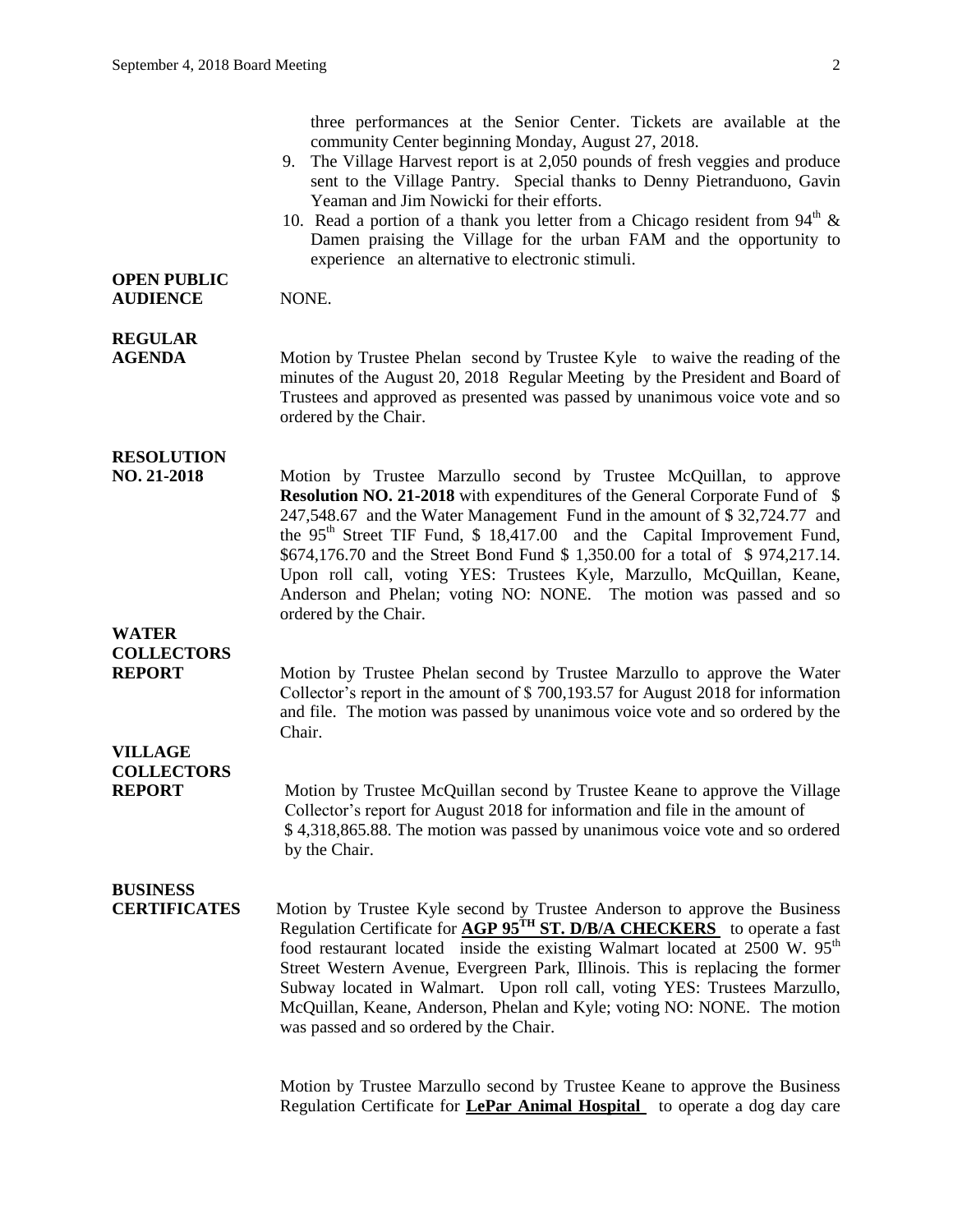and grooming business located at  $3801 \text{ W}$ .  $95^{\text{th}}$  Street. (Formerly Suzy's) Trustee Phelan raised questions regarding the housing and walking of the animals outside and the effect on the neighbors. A brief discussion took place. The Chair explained depending on the how the building and the outdoor area is used it will require a Zoning Board of Appeals meeting for a Special Use classification. Upon roll call, voting YES: Trustees McQuillan, Keane, Anderson, Kyle and Marzullo; voting NO: Trustee Phelan. The motion was passed and so ordered by the Chair.

Motion by Trustee Marzullo second by Trustee Kyle to approve the Business Regulation Certificate for **INTERTWINED** to operate a counseling and mental health office located at 3830 W.  $95<sup>th</sup>$  Street, Unit 103, Evergreen Park, Illinois. Upon roll call, voting YES: Trustees Keane, Anderson, Phelan, Kyle, Marzullo and McQuillan; voting NO: NONE. The motion was passed and so ordered by the Chair.

Motion by Trustee Phelan second by Trustee McQuillan to approve the Business Regulation Certificate for **SKECHERS** to operate retail footwear sales located at 9580 S. Western Avenue in the new Plaza, Evergreen Park, Illinois. Upon roll call, voting YES: Trustees Anderson, Phelan, Kyle, Marzullo, McQuillan and Keane; voting NO: NONE. The motion was passed and so ordered by the Chair.

## **ORDINANCE**

**NO. 24-2018** Motion by Trustee Anderson second by Trustee Marzullo to approve **ORDINANCE NO. 24-2018 "AN ORDINANCE AMENDING CHAPTER 11, LICENSES, TAXATION AND MISCELLANEOUS BUSINESS REGULATIONS, BY ADDING ARTICLE XIX, DEFAULTED PROPERTY REGISTRATION, TO THE EVERGREEN PARK**  The Chair noted this will allow the Village to implement a program requiring the registration of responsible parties and owners of the defaulted properties. Upon roll call, voting YES: Trustees Keane, Anderson, Phelan, Kyle, Marzullo and McQuillan. The motion was passed and so ordered by the Chair.

### **HIGHWAY**

**AGREEMENT** Motion by Trustee Marzullo second by Trustee Kyle to approve the Highway Authority Agreement which protects the Village of any liability incurred if the property at  $3101-3145$  W.  $87<sup>th</sup>$  Street is sold. The Chair explained the old underground storage tanks were removed from this property. Upon roll call, voting YES: Trustees Anderson, Phelan, Kyle, Marzullo, McQuillan and Keane. The motion was passed and so ordered by the Chair.

#### **PROCLAMATIONS**

Motion by Trustee McQuillan second by Trustee Keane to approve (3) proclamations, "*Proclaiming the Month of September 2018 as "National Suicide Prevention Month" and the "Week of September 17-23, 2018 as Constitution Week in the Village of Evergreen Park, Illinois," and Proclamation of "Celebrating the Illinois Bicentennial-2018 Fairness and Equity Campaign.* The Chair stated he has been involved with the Catholic Charities nondenominational LOSS Group (Loving Outreach to Survivors of Suicide). Upon roll call, voting YES: Trustees Phelan, Kyle, Marzullo,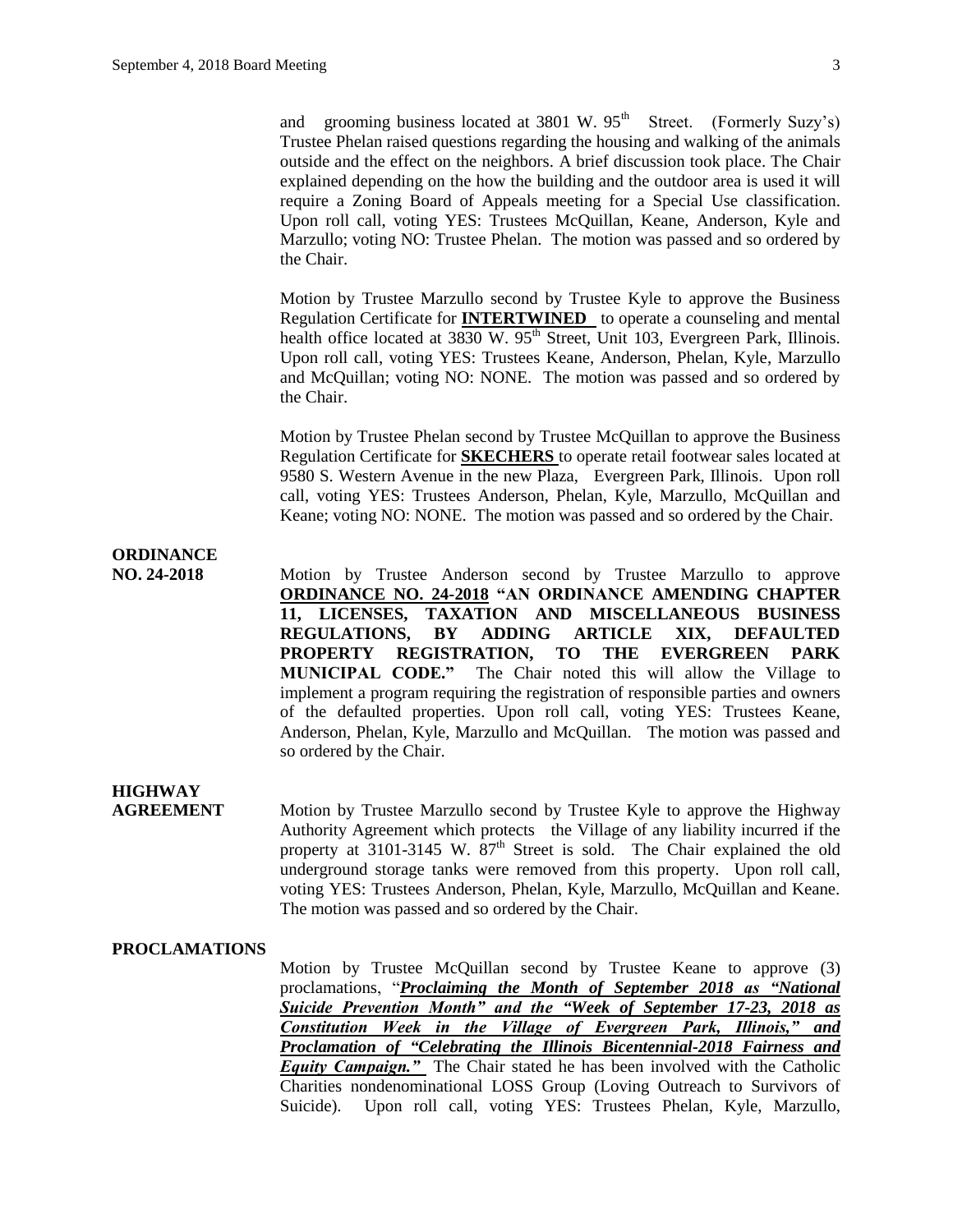McQuillan, Keane and Anderson; voting NO: NONE. The motion was passed and so ordered by the Chair.

# **ENGINEER'S**

**REPORT** Mr. Klass was absent.

# **ATTORNEY'S**

**REPORT** Attorney Cainkar had no report.

# **DEPT. HEADS**

**REPORTS** OCS Director, Mary Ann Diehl reported Senior Council kicks off their luncheon program featuring Gavin Yeaman, Street Department Deputy Director Gavin Yeaman on Thursday, September 20, 2018. Also, Walgreens is doing flu shots.

> Dennis Duffy, Recreation Directed reported a record number 250 athletes are participating in soccer which began 2 weeks ago. Also, Sherriff Tom Dart's flag football started tonight.

### **BIDS SIDEWALKS**

**& CURBS** Motion by Trustee Phelan second by Trustee Kyle to approve PW Director Lorenz's request to authorize the Clerk to solicit request for proposals (RFP's) bids for the concrete sidewalks and curbs for the water main replacement on Western Avenue. This is on the 9600 and 9700 Blocks of Western. PW will remove all old concrete and excavate for the installation of the concrete. Upon roll call, voting YES: Trustees McQuillan, Keane, Anderson, Phelan, Kyle and Marzullo; voting NO: NONE. The motion was passed and so ordered by the Chair.

> Motion by Trustee Phelan second by Trustee Kyle to approve PW Director Lorenz's request to authorize the Clerk to solicit requests for red stamped concrete sidewalks. PW will remove dead trees and concrete planters and excavate to sub grade for the installation. The area is  $95<sup>th</sup>$  Street and Western Avenue and 9500 Block of Western as part of the Evergreen Plaza beautification. Upon roll call, voting YES: Trustees Keane, Anderson, Phelan, Kyle, Marzullo and McQuillan; voting NO: NONE. The motion was passed and so ordered by the Chair.

> Motion by Trustee Marzullo second by Trustee Kyle to approve PW Director Lorenz's request to authorize the Clerk to re-solicit requests for the painting of the Super Structure at the Ice Rink. Trustee Marzullo questioned why we backed off the original bid. The Chair replied they came back high and we thought using Village workers may decrease the cost. Upon roll call, voting YES: Trustees Anderson, Phelan, Kyle, Marzullo, McQuillan and Keane; voting NO: NONE. The motion was passed and so ordered by the Chair.

> Motion by Trustee McQuillan second by Trustee Kyle to approve PW Director Lorenz's request to authorize the Clerk to solicit requests for the landscaping of the Community Center Project. The Chair questioned if this can be done prior to winter. Mr. Lorenz said it depends on the type of plants used and the timing of the plantings. Upon roll call, voting YES: Trustees Anderson, Phelan, Kyle,